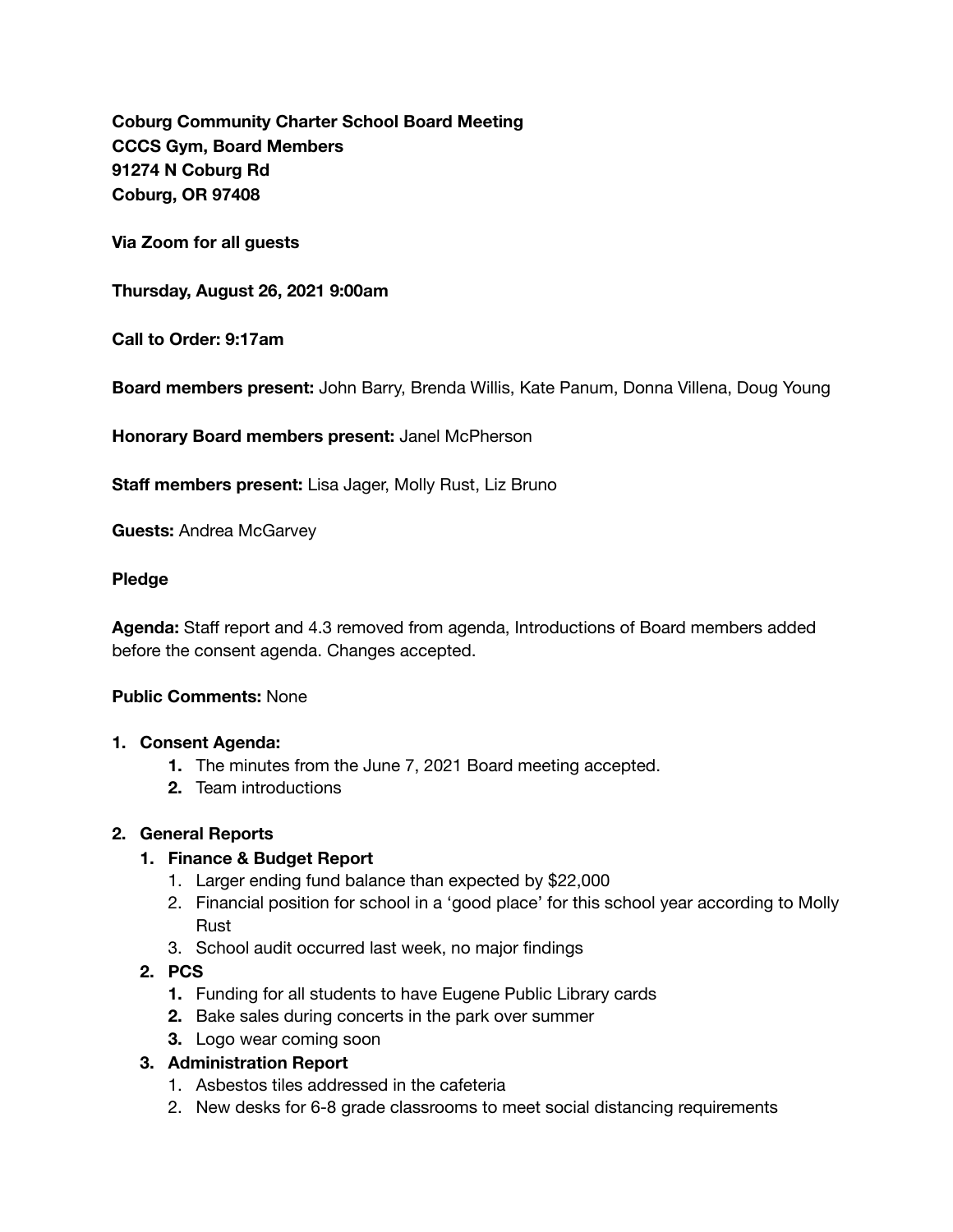- 3. Enrollment is full at this time
- 4. Summer school successful
- 5. Professional development to focus on how to transition/connect all students regardless of how successful they were in distance learning last year
- 6. Vaccination for all school staff must be completed by October 18th
- 7. Grant available for weekly at-home testing for COVID for all families from OHA and UO, more information to come
- 8. Social distancing recommendations during lunch remain at 6 feet, plan to start the school year with students eating outside to accommodate
- 9. Liz Bruno interested in starting a monthly parent seminar about students attending school during COVID
- **4. Staff Report**

## **3. Information/Discussion Items**

- **1. Review/Update Strategic Board Goals and Governance Structure Chart** 
	- 1. Review of Board Goals from 2020/21
	- 2. Many goals from 2020/21 not completed due to efforts with COVID plans
	- 3. Board Goals for 2021/22 to be compiled by groups and discussed next meeting
		- 1. Governance: Janel (lead), Lisa, Paul, Donna
		- 2. Fundraising: Brenda (lead), Lisa, Molly, Doug, Jessica, Kate
		- 3. Academic: Kate (lead), Liz, Donna, Doug

# **2. Board Recruitment, Training, Succession**

- 1. Review on training opportunities
- 2. Discussed ongoing board education

# **3. Review 2021/22 Board Meetings dates**

- 1. Meeting dates reviewed
- **4. Set Board Agenda Outlines** 
	- 1. Brenda and Lisa to work on this off-line

# **5. Staff and Program Updates**

- 1. Staff changes to accommodate 1st grade & 5th grade teachers leaving
- 2. Middle school electives a focus, looking beyond school staff to volunteers in greater community
- 3. Still in need of a technology & performing arts staff members, plans to reach out to greater community

# **6. Review Safe Return to In-Person Instruction and Continuity of Services Plan**

- 1. Document replaces blueprint from last year
- 2. Focus from the State is on development of relationships
- 3. Current plan/guidelines:
	- 1. All students in person
	- 2. 3 feet of distance between students
	- 3. Masks worn by all staff and students
		- 1. If students are unable to wear masks, CCCS is still required to provide education for these students but is not required to provide CDL, plan as of